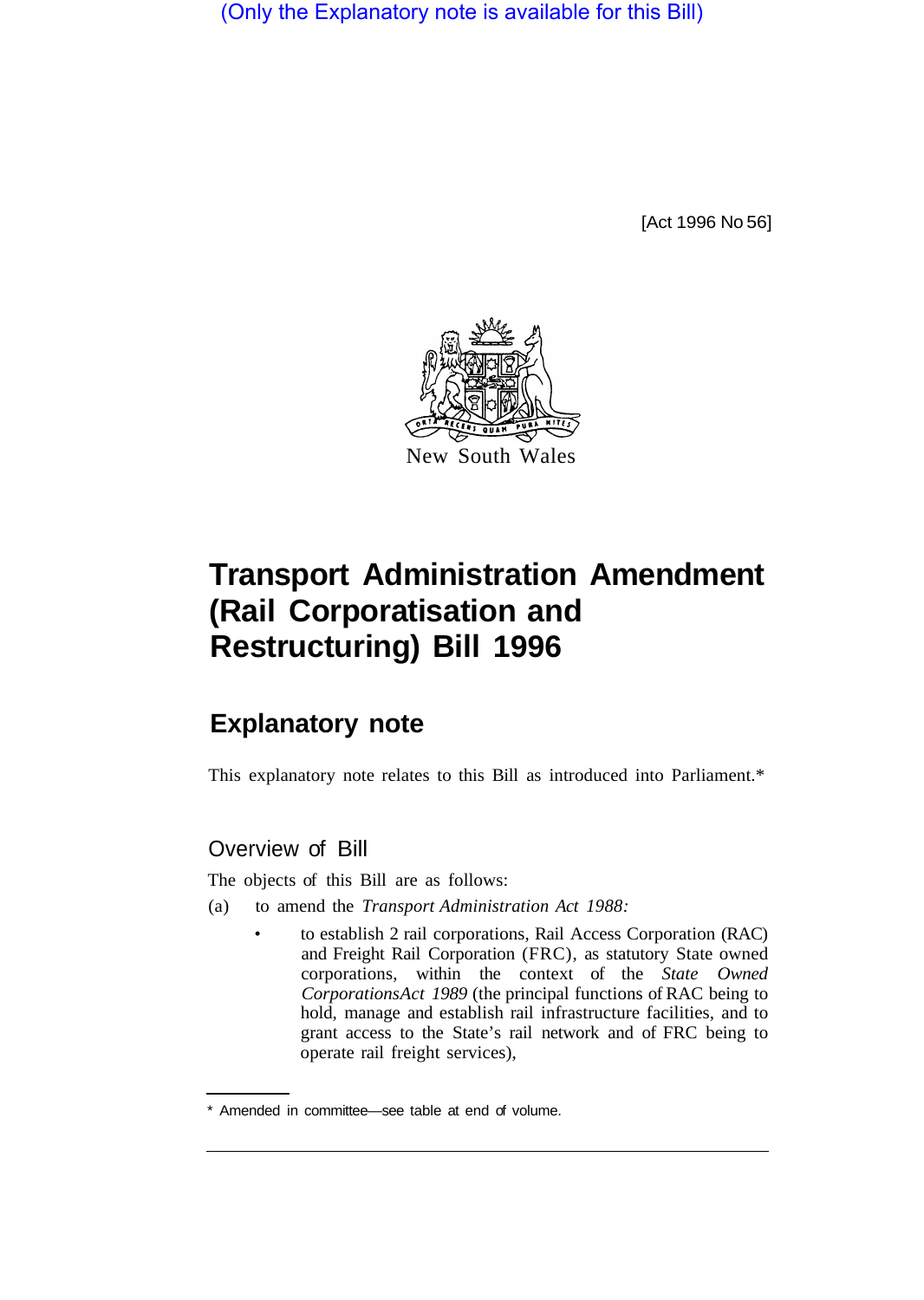Explanatory note

- to establish the Railway Services Authority of New South Wales (the *RSA)* (the principal function of the RSA being to supply goods, such as ballast and sleepers, and provide services, for example, for repair and maintenance of rail infrastructure facilities and rolling stock, to the rail industry),
- to restructure the State Rail Authority of New South Wales (the *SRA)* as the result of the establishment of these bodies by divesting it of the functions to be exercised by, and the staff, assets, rights and liabilities to be transferred to, them,
- to establish the Public Transport Authority of New South Wales (the *PTA)* to advise the Minister for Transport on the development, coordination and regulation of public passenger services throughout the State,
- to make necessary amendments consequent on the establishment of the new bodies and the restructuring of the SRA and relating to other matters,
- (b) to make consequential amendments to other Acts and instruments.

## Outline of provisions

**Clause 1** sets out the name (also called the short title) of the proposed Act.

**Clause 2** provides for the commencement of the proposed Act on a day or days to be appointed by proclamation.

**Clause 3** gives effect to Schedule 1 that contains amendments to the *Transport Administration Act 1988.* 

**Clause 4** gives effect to Schedule 2 that contains consequential amendments to other Acts and instruments.

#### **Schedule 1 Amendment of Transport Administration Act 1988**

#### **Establishment of Rail Corporations**

A new Part inserted in the *Transport Administration Act 1988* (the *Principal Act)* (Part 2A, clauses 19A–19T) makes provision for the establishment of the 2 Rail Corporations. (See item [15] of Schedule 1.) The Part (and associated Schedules to the Principal Act to which the Part refers) deal with the following: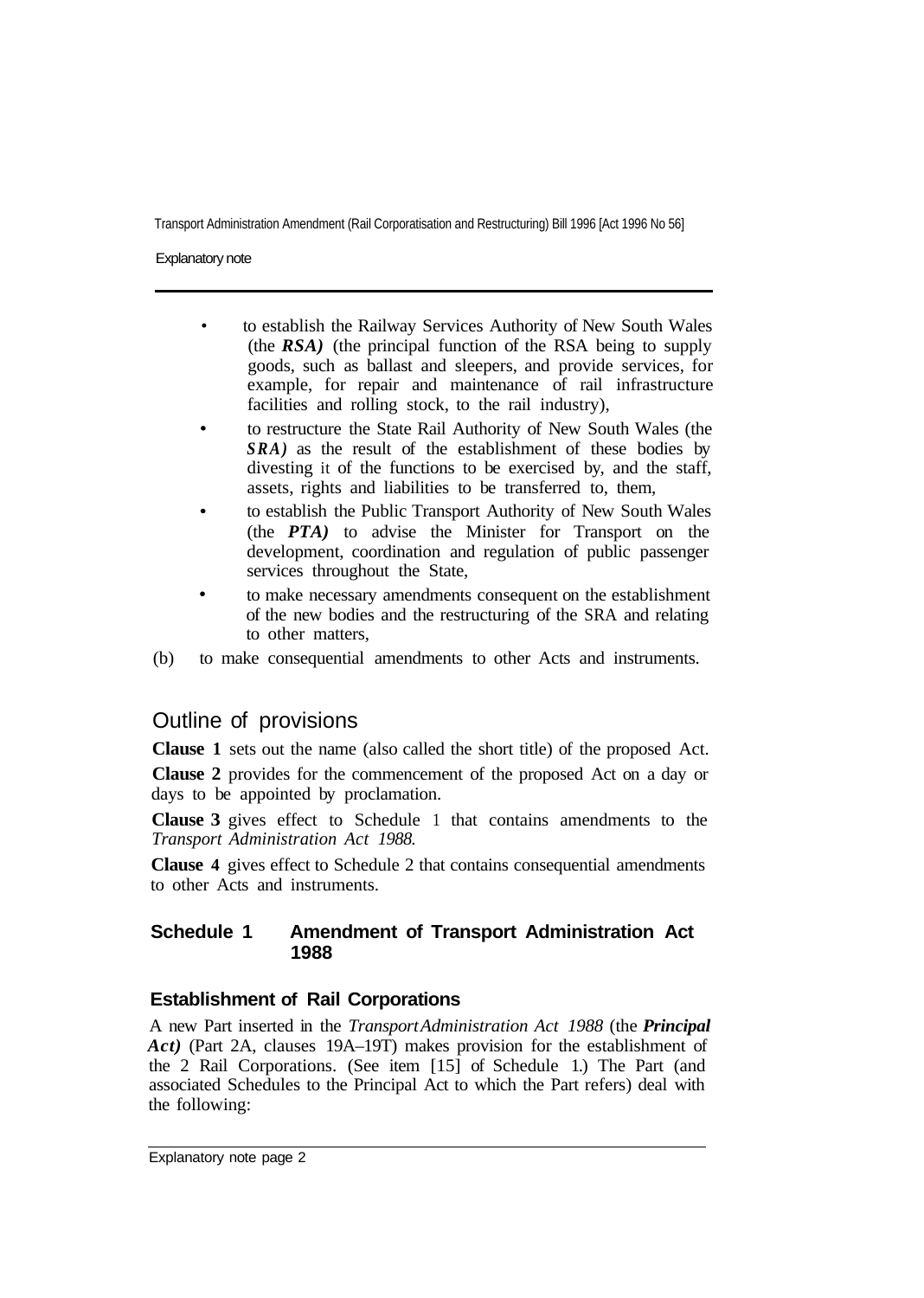Explanatory note

#### **Provisions dealing with interpretation**

Clause 19A provides definitions for the purposes of the Part and Schedule 6A (as to which, see below). The terms *rail infrastructure facilities* and *NSW rail network* are defined, among others.

Clause 19B provides that the term *NSW Rail Access Regime* describes an access regime established from time to time by the Minister for Transport and approved by the Premier for implementation of the Competition Principles Agreement between the Commonwealth and the States in relation to third party access by rail operators to the NSW rail network, including use of rail infrastructure facilities owned by RAC that are necessary for the safe operation of rolling stock on that network. The Minister is required to arrange for publication of a copy of the Regime in the Gazette as soon as practicable after it has been established.

#### **Provisions relating to Rail Access Corporation**

Clause 19C establishes Rail Access Corporation as a statutory State owned corporation under the *State Owned Corporations Act 1989* (the *SOC Act).* 

Clause 19D provides that the principal objectives of RAC are:

- $(a)$ to hold, manage and establish efficient, safe and reliable rail infrastructure facilities, and
- $(b)$ to promote and facilitate access to the NSW rail network in accordance with the NSW Rail Access Regime, and
- $(c)$ to be a successful business and, to this end:
	- (i) to operate at least as efficiently as any comparable businesses, and
	- (ii) to maximise the net worth of the State's investment in the Corporation, and
- to exhibit a sense of social responsibility by having regard to the  $(d)$ interests of the community in which it operates, and
- where its activities affect the environment, to conduct its operations in  $(e)$ compliance with the principles of ecologically sustainable development contained in section 6 (2) of the *Protection of the Environment Administration Act 1991,* and
- to exhibit a sense of responsibility towards regional development and  $(f)$ decentralisation in the way in which it operates.

Each of the principal objectives of RAC is of equal importance.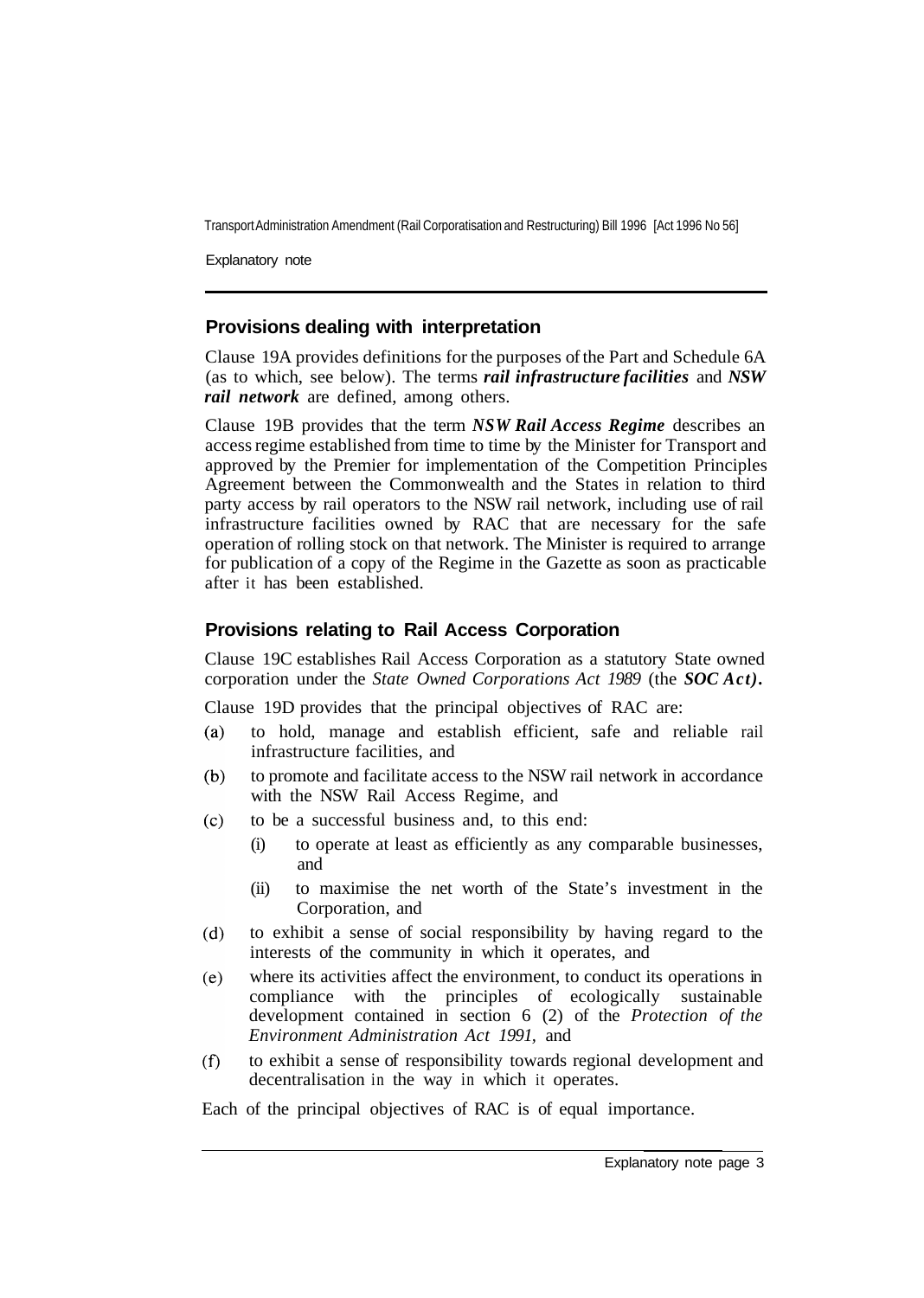Explanatory note

Clause 19E provides that the principal functions of RAC are:

- (a) to hold, manage and establish rail infrastructure facilities on behalf of the State, and
- (b) to provide rail operators with access to the NSW rail network.

In providing access to the NSW rail network, RAC must:

- (a) develop and maintain an access pricing policy, and
- (b) compile the master timetable for the allocation of train paths, and
- (c) establish systems to ensure that train paths are allocated in an efficient and impartial manner under the master timetable, and
- (d) prepare and apply standards for the allocation-of train priorities and the resolution of conflicts if the master timetable cannot apply for any reason.

RAC may also conduct any business that it considers will further its objectives (whether or not related to its principal functions). RAC must act in accordance with the NSW Rail Access Regime in performing its functions.

Clause 19F is a formal provision that gives effect to Schedule 6A (Powers of RAC relating to rail infrastructure facilities and land).

Schedule 6A (see item [58] of Schedule 1):

- defines the terms *SRA land* and *SRA building,*
- provides that RAC owns all rail infrastructure facilities that it installs in or on land or in or on water and all such facilities in or on land that are vested in or transferred to it (whether or not it owns the place in or on which the facilities are situated) and that RAC is empowered to take whatever steps are necessary to ensure that the rail infrastructure facilities on SRA land or in SRA buildings are maintained and used in an efficient, safe and reliable manner,
- provides that authorised persons may enter SRA land or a SRA building on behalf of RAC for purposes connected with maintenance and management of existing rail infrastructure facilities or the construction of new facilities,
- provides for the issue of certificates of authority,
- provides that a person who is authorised by RAC to have access to its rail infrastructure facilities under an access agreement may enter on SRA land, as permitted by the agreement, without being required to hold a certificate of authority,

Explanatory note page 4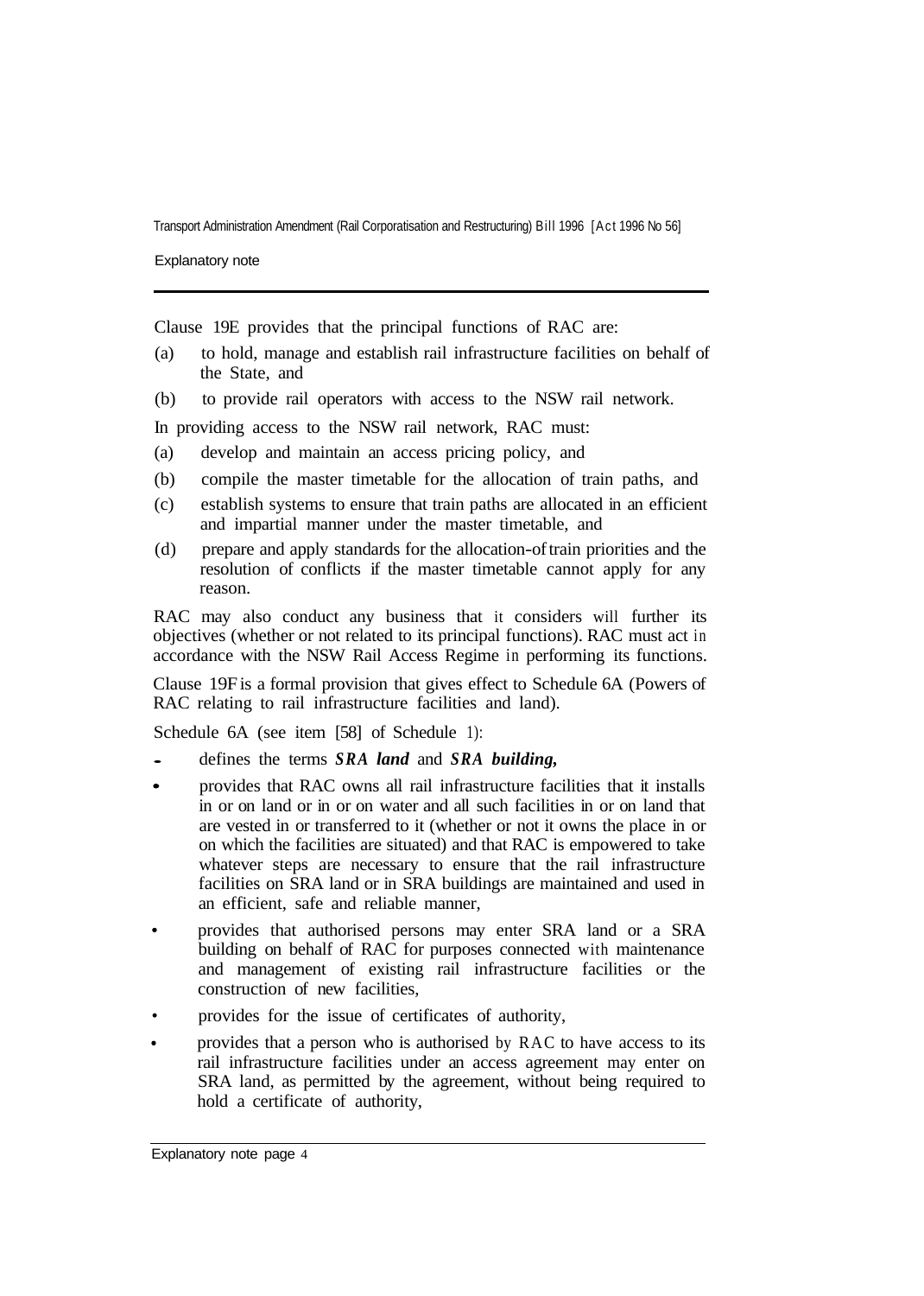Explanatory note

- makes provision as to the manner in which a power of entry may be exercised,
- provides that the State Rail Authority must be compensated by RAC for damage caused as the result of the exercise of RAC's functions but only if the construction or maintenance work involved damages or interferes with a SRA building or other structure, that the Minister may determine the amount of any monetary compensation if RAC and the SRA cannot agree on this and that RAC, while charged with endeavouring to prevent disruption of the SRA's railway passenger services, is not liable to compensate the SRA for any disruption that may occur,
- provides that land in or on which RAC's rail infrastructure facilities are installed is taken to be the subject of a covenant in favour of RAC under which the SRA and lessees and licensees from the SRA must ensure, among other things, that the facilities and their operation are not interfered with or obstructed and pursuant to which RAC is entitled to require the removal of structures or that work cease or be altered and to claim compensation for loss or damage that RAC suffers,
- specifies other circumstances in which persons involved in causing damage to RAC's rail infrastructure facilities are liable to compensate RAC,
- provides that the written consent of RAC and, in certain circumstances, the SRA is necessary before a person may connect a railway track to the NSW rail network and enables unauthorised work to be dismantled and removed,
- provides a procedure for settlement of disputes between RAC and the SRA by the Minister,
- provides that RAC may, with the approval of the portfolio Minister, acquire land for the purposes of establishing and maintaining rail infrastructure facilities by agreement or compulsory process under the *Land Acquisition (Just Terms Compensation) Act 1991* and that any such acquisition of land is taken to be an authorised work and that RAC is, in relation to that work, taken to be a Constructing Authority for the purposes of the *Public Works Act 1912,*
- provides that RAC may establish new rail infrastructure facilities or carry out maintenance or other work on existing rail infrastructure facilities that are vested in or transferred to it under the proposed Act without the necessity to obtain approval under the *Local Government*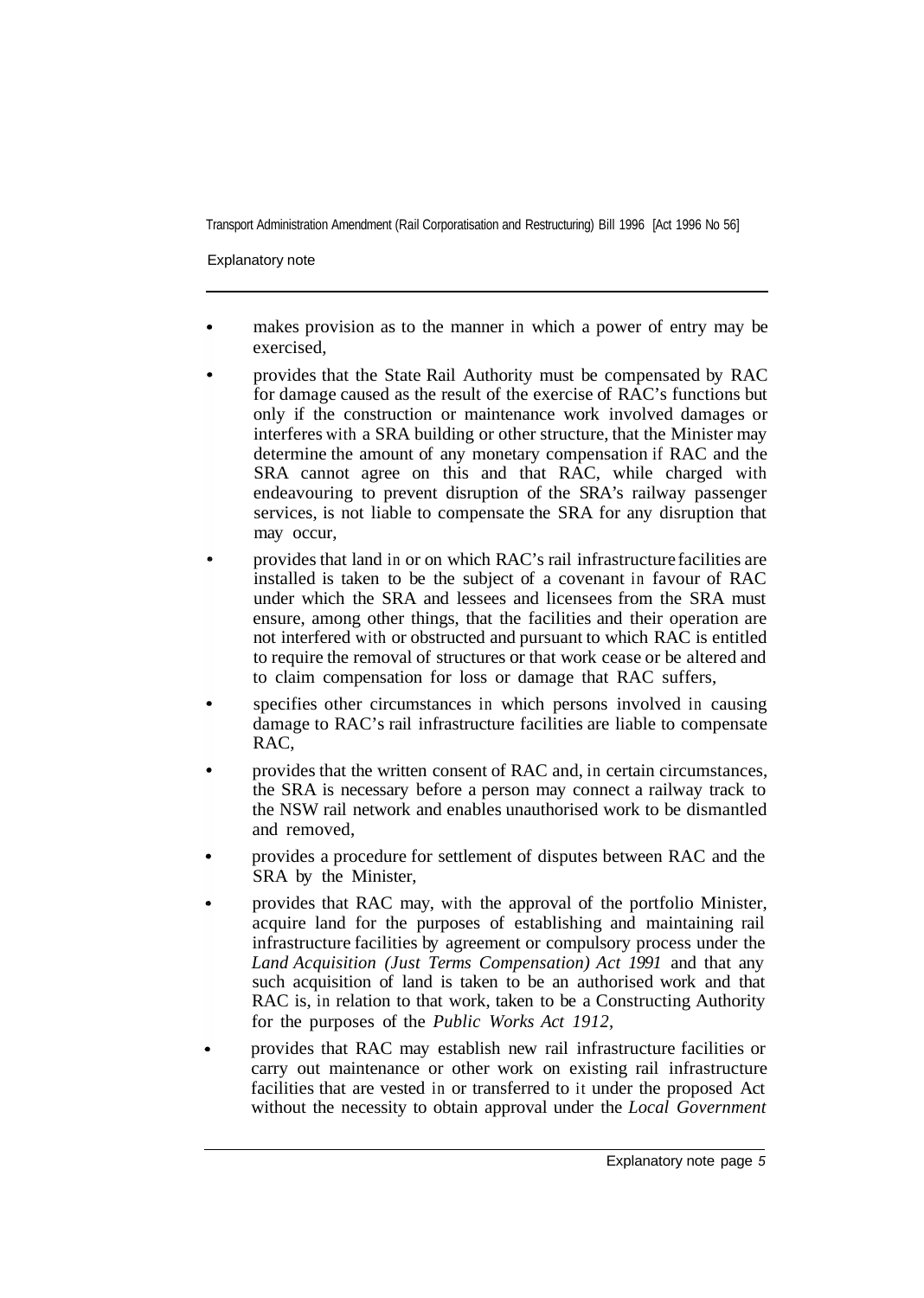Explanatory note

*Act 1993,* but only (except in emergencies) after giving reasonable notice to the relevant local council of the work proposed and giving the local council a reasonable opportunity to make submissions concerning it,

provides that regulations may be made concerning the making of a memorandum of understanding between the SRA and RAC for management of SRA land that is not used by the SRA or SRA lessees or licensees and on which RAC's rail infrastructure facilities are situated.

The proposed Act also contains certain other provisions dealing with the functions of RAC. These include the following:

Item [30] of Schedule 1 omits current section 92 of the Principal Act that relieves the SRA of the responsibility to maintain certain railway lines and inserts instead a new provision authorising RAC to cease maintaining railway lines on which services are not operated.

Item [31] of Schedule 1 prohibits RAC (in place of the SRA) from closing a railway line and disposing of the land, tracks and other works without the authority of an Act of Parliament.

Item [32] of Schedule 1 provides that a railway line is not to be treated as closed merely because RAC has entered into a lease or other arrangement in respect of it in accordance with an inter-governmental agreement.

Item [33] of Schedule 1 replaces existing section 94 (dealing with closure of level-crossings, bridges and other structures by the SRA) with a provision authorising RAC, with the approval of the Minister and after notifying the portfolio Minister and certain other specified bodies, to close a railway-line, bridge or other similar structure.

Items [35]-[37] of Schedule 1 make provision for RAC to stand in the same position as the SRA in relation to loss or damage to property by fire arising from the exercise of its functions. Provision is also made for variation by regulation of the maximum sum that may be awarded (currently, \$50,000) in any action to recover the amount of such loss or damage.

#### **Provisions relating to Freight Rail Corporation**

Clause 19G establishes Freight Rail Corporation as a statutory State owned corporation under the SOC Act.

Clause 19H provides that the principal objectives of FRC are: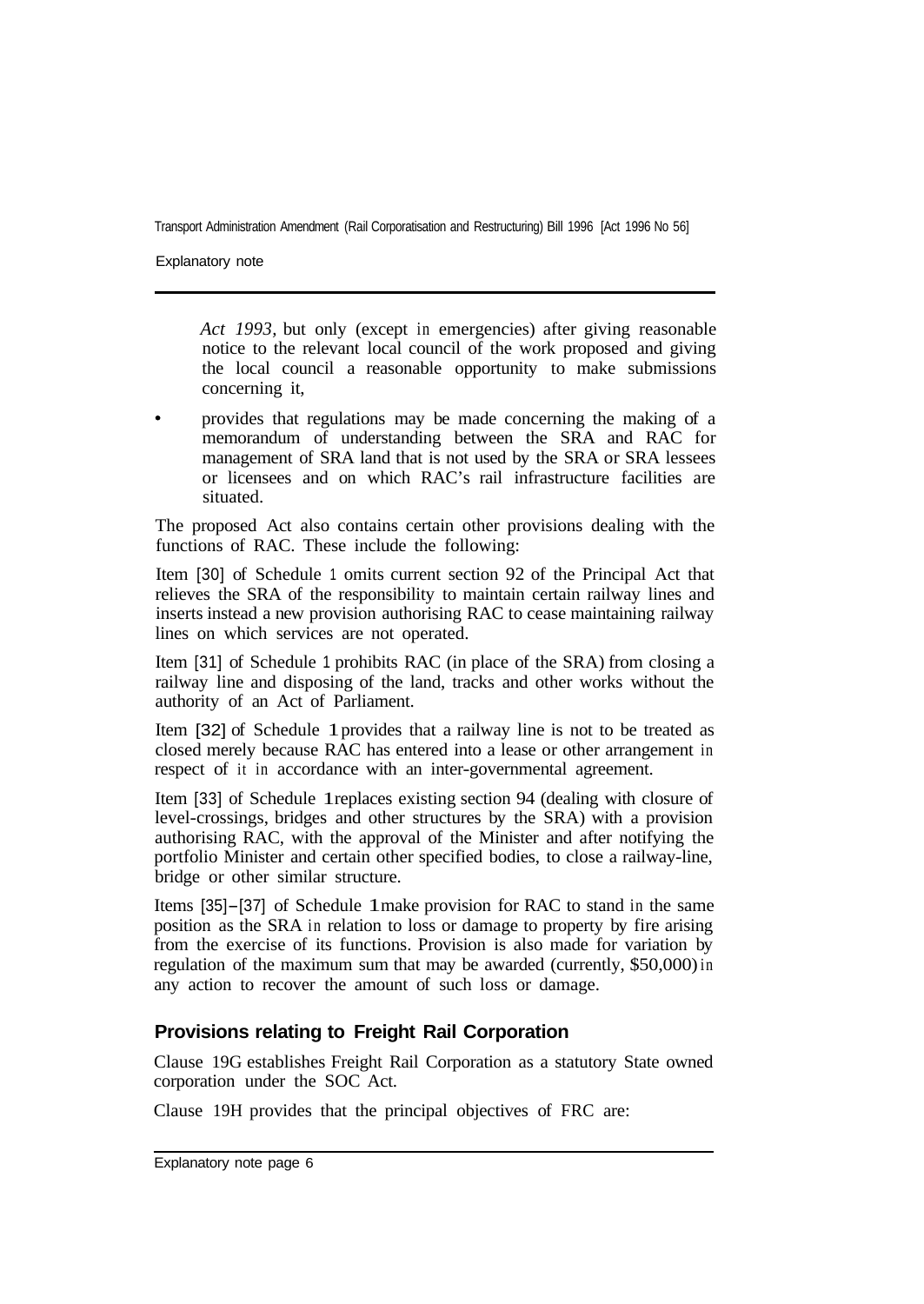Explanatory note

- to operate efficient, safe and reliable rail freight services, and  $(a)$
- to be a successful business and, to this end:  $(b)$ 
	- (i) to operate at least as efficiently as any comparable businesses, and
	- (ii) to maximise the net worth of the State's investment in the Corporation, and
- $(c)$ to exhibit a sense of social responsibility by having regard to the interests of the community in which it operates, and
- where its activities affect the-environment, to conduct its operations in  $(d)$ compliance with the principles of ecologically sustainable development contained in section 6 (2) of the *Protection of the Environment Administration Act 1991* and
- $(e)$ to exhibit a sense of responsibility towards regional development and decentralisation in the way in which it operates.

Each of the principal objectives of FRC is of equal importance.

Clause 19I provides that the principal function of FRC is to operate rail freight services. FRC may also conduct any business that it considers will further its objectives (whether or not related to its principal functions).

#### **General matters relating to Rail Corporations**

Clause 19J enables the Minister to direct that certain assets, rights and liabilities of the SRA or any SRA subsidiary corporation be transferred to a Rail Corporation.

Clause 19K enables the Minister to direct that other assets, rights and liabilities used by or attaching to the SRA or any SRA subsidiary corporation be transferred to the Ministerial Holding Corporation (established under the SOC Act) or to any other person on behalf of the State.

Schedule 4 (Transfer of assets, rights and liabilities of SRA and its subsidiaries) applies to orders under clauses 19J and 19K.

Clause 19L provides that shares in a Rail Corporation may not be sold or disposed of except to eligible Ministers.

Clause 19M gives effect to Schedule 6 (Transfer of certain SRA staff (other than certain chief executives)) so far as the transfer of certain SRA staff to a Rail Corporation is concerned. This Schedule deals with the transfer of certain SRA staff to, among other entities, the Rail Corporations.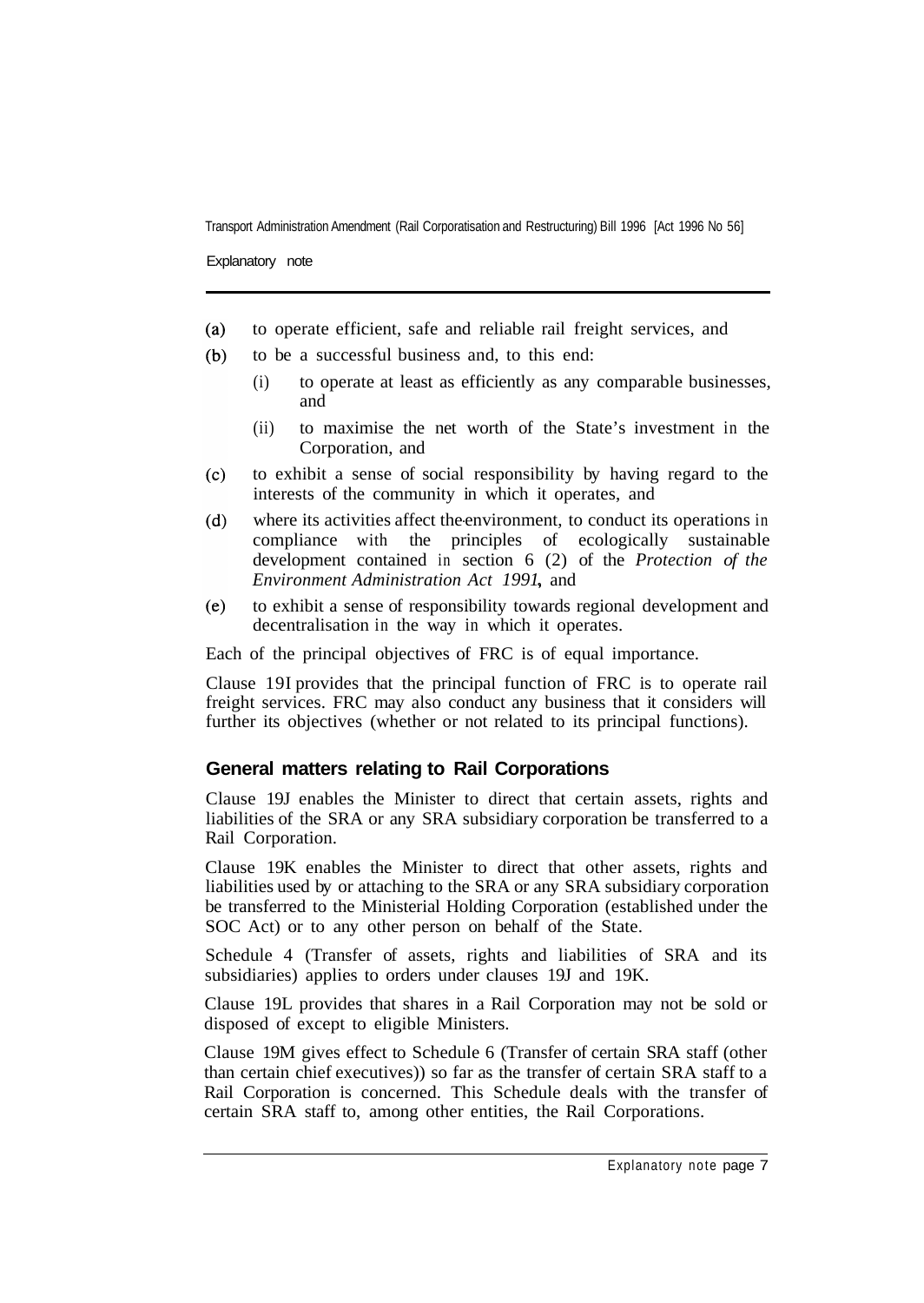Explanatory note

Clause 19N defines the foundation charter of a Rail Corporation for the purposes of the SOC Act.

Clause 19O provides for the appointment of the board of directors by the voting shareholders. The clause also specifies a procedure for appointment of one of the directors, on the recommendation of a selection committee, from a panel of 3 nominees of the Labor Council of New South Wales. The nominees, and the members of the selection committee, are to be drawn from industrial organisations of employees having members employed in the public sector of the rail industry. These provisions displace standard provisions in the SOC Act under which directors are appointed by the Governor on the recommendation of the voting shareholders and that deal with the appointment, and manner of selection, of a staff director.

Clause 19P provides that the portfolio Minister of a Rail Corporation cannot be a shareholder of the Corporation.

Clause 19Q precludes the same Minister (other than the Treasurer) from being a shareholder of both Rail Corporations at the same time. This provision modifies the provision of the SOC Act that provides that the shareholders of a SOC are to be the Treasurer and any other Minister nominated by the Premier.

Clauses 19R and 19S modify the application of provisions of the SOC Act so far as they apply to the chief executive officer and acting chief executive officer of a Rail Corporation.

Clause 19T modifies the SOC Act by providing that the voting shareholders of a Rail Corporation are, in consultation with the board, to determine its share dividend scheme. The SOC Act provides for such a scheme to be in a form approved by the Treasurer.

#### **Establishment of the Railway Services Authority**

A new Part inserted in the Principal Act (Part 2B, clauses 19U–19AH) makes provision for the establishment, functions, management and assets, rights and liabilities of the Railway Services Authority of New South Wales. (See item [15] of Schedule 1.) Part 2B (and associated Schedules to the Principal Act to which the Part refers) deal with the following:

Clause 19U establishes the RSA as a statutory body representing the Crown.

Clause 19V provides that the RSA is to supply goods (such as ballast, sleepers or equipment) and provide services (for example, relating to the repair and maintenance of rail infrastructure facilities and rolling stock) to the

Explanatory note page 8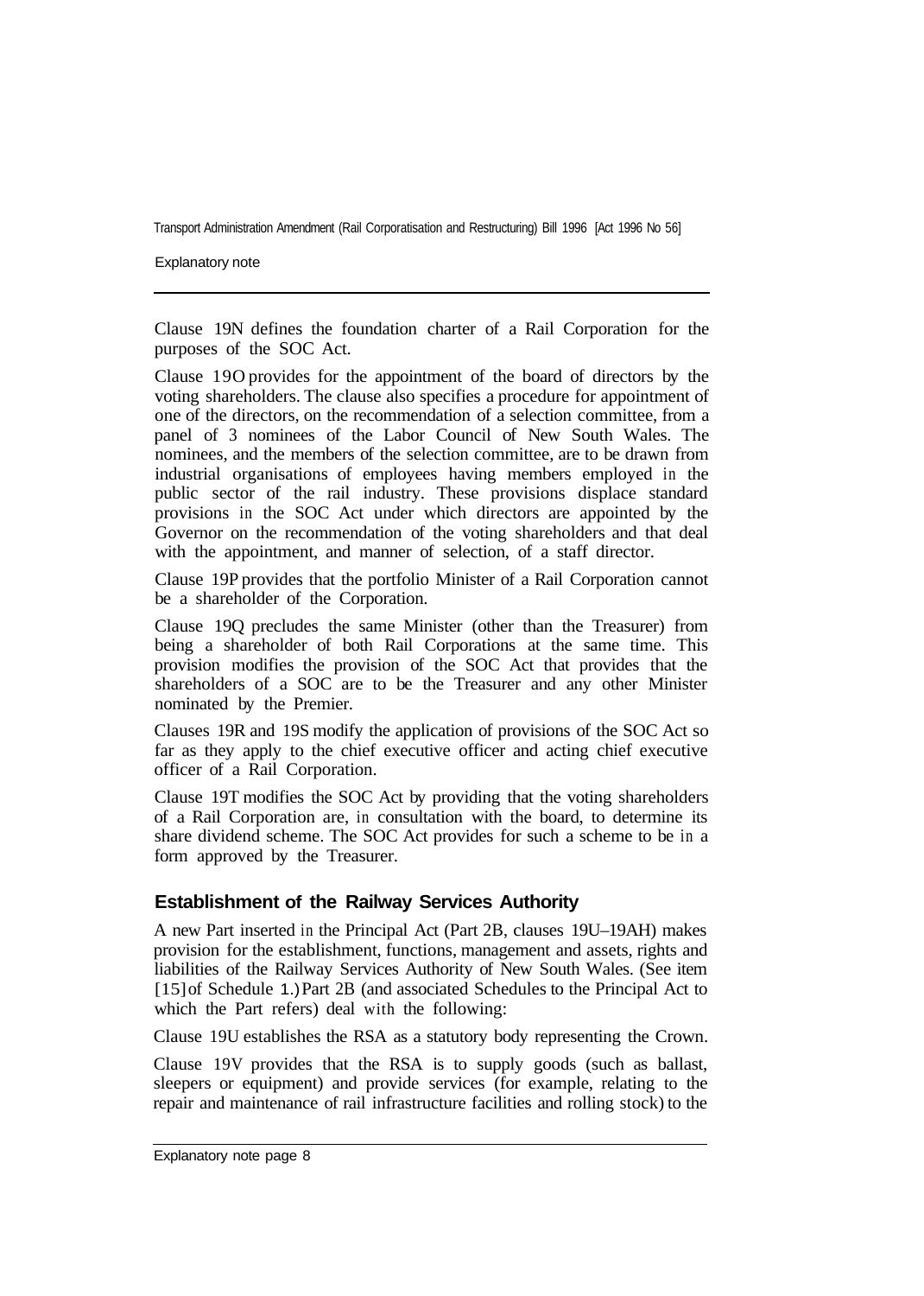Explanatory note

rail industry in New South Wales and may provide goods and services to other industries or to the rail industry outside the State. The provision sets out other functions of the RSA and provides that it may exercise its functions within and outside the State.

Clause 19W requires the RSA to exercise its functions safely and efficiently and in accordance with sound commercial practice.

Clause 19X requires the RSA to conduct its operations in accordance with the requirements of the *Rail Safety Act 1993.* 

Clause 19Y provides for the appointment of the Chief Executive of the RSA by the Governor and for the application of Schedule 2 (Provisions relating to Chief Executives) to the Principal Act to the appointee.

Clause 19Z provides for the affairs of the RSA to be managed and controlled by the Chief Executive of the RSA.

Clause 19AA provides that the RSA is, in exercising its functions, subject to Ministerial control and direction.

Clause 19AB requires the RSA to supply the Minister with relevant information of its activities.

Clause 19AC makes provision for the preparation and annual review of a corporate plan for the RSA.

Clause 19AD enables the RSA to exercise its functions through public or private subsidiary corporations, partnerships, joint ventures or other associations with other persons or bodies.

Clause 19AE makes provision for public subsidiary corporations (being statutory bodies representing the Crown). The clause enables such a corporation to be established by regulation to exercise specified or delegated functions of the RSA and enables appropriate assets and liabilities of the RSA to be transferred to it.

Clause 19AF authorises the RSA to form private corporations, to acquire interests in private corporations or to dispose of any such interest. The approval of the Treasurer and the Minister is required if such a private corporation becomes or ceases to be a private subsidiary corporation (that is, a private corporation in which the RSA has a controlling interest). A private subsidiary corporation is not to be a statutory body representing the Crown.

Clause 19AG authorises the delegation of the functions of the RSA to authorised persons.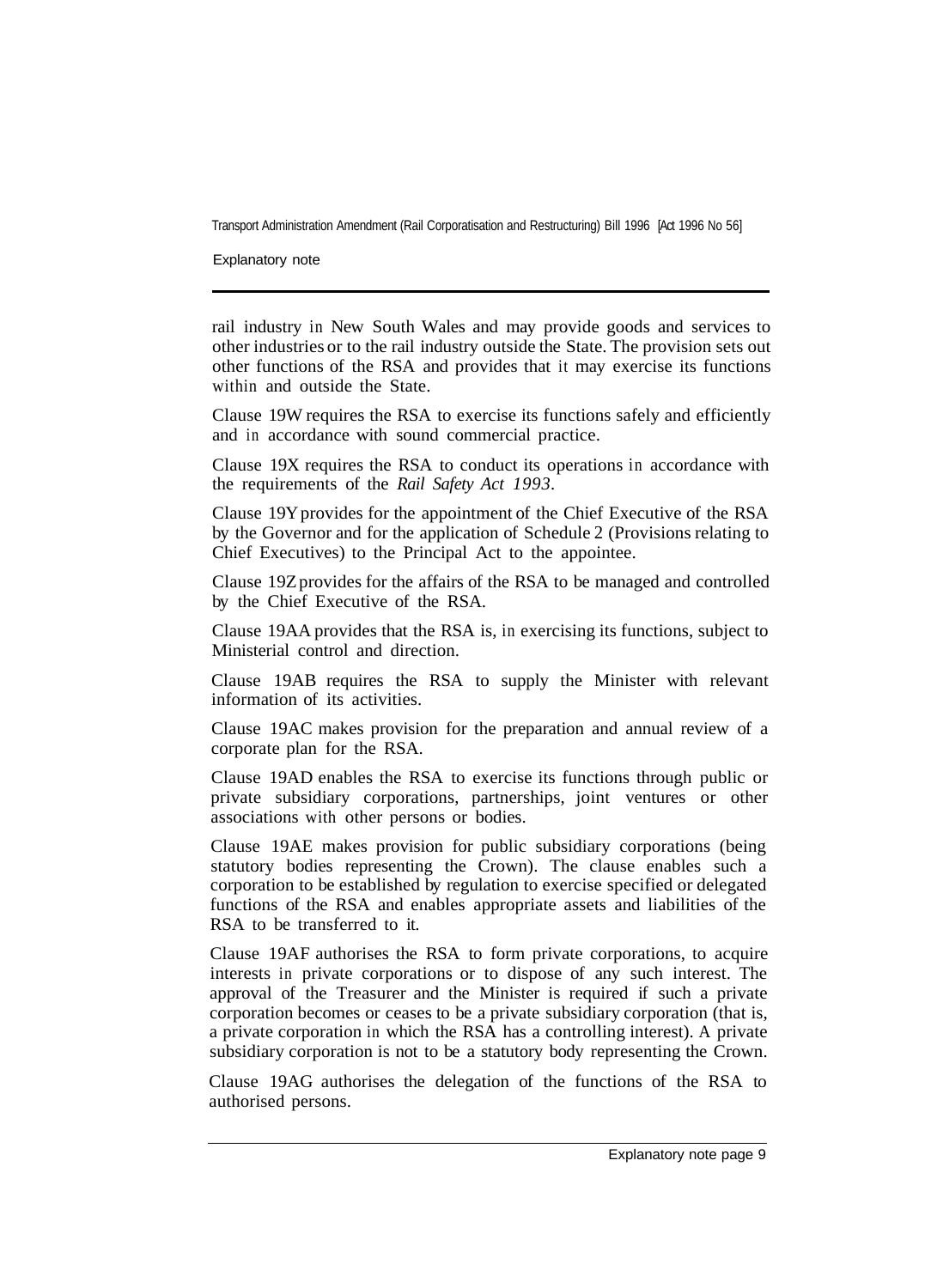Explanatory note

Clause 19AH enables the Minister to direct that certain assets, rights and liabilities of the SRA or any SRA subsidiary corporation be transferred to the RSA. Schedule 4 (Transfer of assets, rights and liabilities of SRA and its subsidiaries) applies to orders under this clause.

A new Division of Part 7 of the Principal Act (Division 1 A, clauses 59–59C) makes provision with respect to the staff of the RSA. (See item [23] of Schedule 1.) This Division makes provision as to the following:

Clause 59 authorises the RSA to employ necessary staff. The staff is not employed under the *Public Sector Management Act 1988.* 

Clause 59A authorises the RSA to fix the salary, wages and conditions of employment of its staff (subject to any other Act or law).

Clause 59B authorises regulations to be made with respect to the employment of the staff of the RSA. The regulations are to be subject to any relevant award and to any industrial agreement or enterprise agreement in connection with that employment.

Clause 59C gives effect to Schedule 6 (Transfer of certain SRA staff (other than certain chief executives)) so far as the transfer of certain SRA staff to the RSA is concerned. This Schedule deals with the transfer of certain SRA staff to, among other entities, the RSA.

A new Division of Part 8 to the Principal Act (Division 1A, clauses 72A-72D) makes provision with respect to financial provisions relating to the RSA. (See item [25] of Schedule 1.) The Division provides for the following:

Clause 72A provides for the establishment of the Railway Services Authority Fund.

Clause 72B provides for the payment into the RSA Fund of revenue, Government grants and other money of the RSA.

Clause 72C provides for the payment from the RSA Fund of all payments required to be made by the RSA.

Clause 72D requires the RSA to pay to the Treasurer out of any surplus for a financial year a dividend determined by the Minister and approved by the Treasurer.

Item [28] of Schedule 1 extends a provision dealing with the sale, lease or disposal of land by the SRA to the RSA.

Explanatory note page 10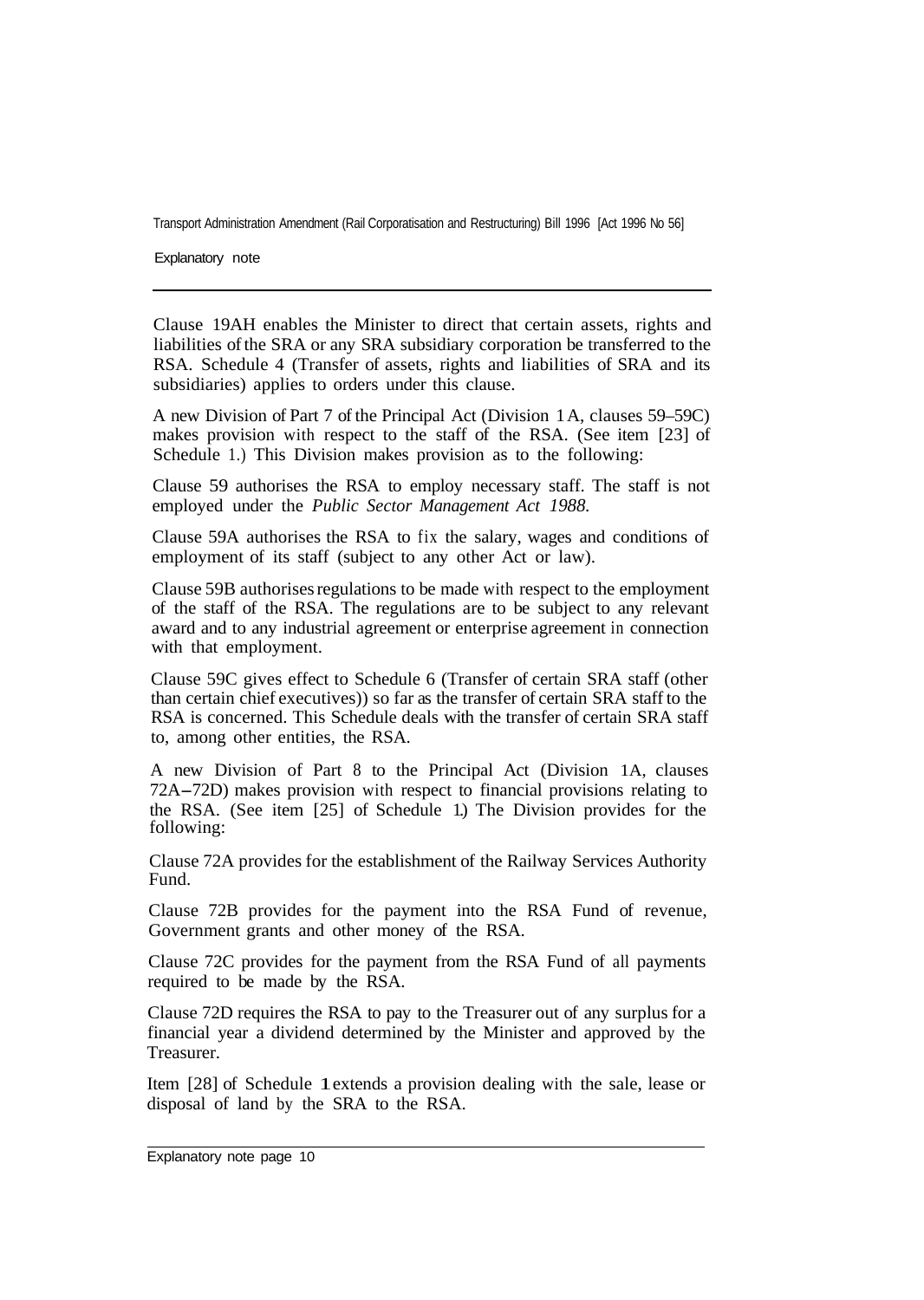Explanatory note

#### **Restructuring of the SRA**

Items [4], [6] and [7] of Schedule 1 omit references to railway freight services and road freight services in relation to services provided by the SRA. In future, the SRA is to provide railway passenger services only.

Items [8] and [10] of Schedule 1 omit references to the construction of railways and the generation and supply of electricity from a provision listing the miscellaneous functions of the SRA.

Item [12] of Schedule 1 omits a provision specifying that the Director-General of the Department of Transport is to be a member of the SRA Board. Items [41] and [42] make consequential amendments to Schedule 1 (Constitution and procedure of the State Rail Authority Board and State Transit Authority Board). (A similar amendment, referred to below, is made in relation to the State Transit Authority Board.)

Items [13] and [14] make amendments in relation to the content of corporate plans to be prepared by the SRA. (A similar amendment is made by items [17] and [18] in relation to corporate plans prepared by the State Transit Authority. The provision dealing with the corporate plans to be prepared by the RSA (clause 19AC referred to above) also contains the same requirements.)

As mentioned elsewhere in this explanatory note, items [15] and [23] of Schedule 1 make provision as to the transfer of certain SRA staff to the Rail Corporations and the RSA.

Item [26] of Schedule 1 omits a reference to freight services from a provision dealing with Ministerial supervision of orders fixing charges for services operated by the SRA and the State Transit Authority.

Item [29] of Schedule 1 omits reference to the SRA being able to acquire land for the construction or extension of a railway.

Item [34] of Schedule 1 omits a provision enabling the Minister to require the SRA to inquire into and report on any railway accident.

#### **Establishment of the Public Transport Authority**

A new Part inserted in the Principal Act (Part 5, clauses 44 and 45) makes provision for the establishment of the Public Transport Authority of New South Wales. (See item [22] of Schedule 1.)

Clause 44 establishes the PTA comprising the Director-General of the Department of Transport, the Chief Executives of the SRA and the State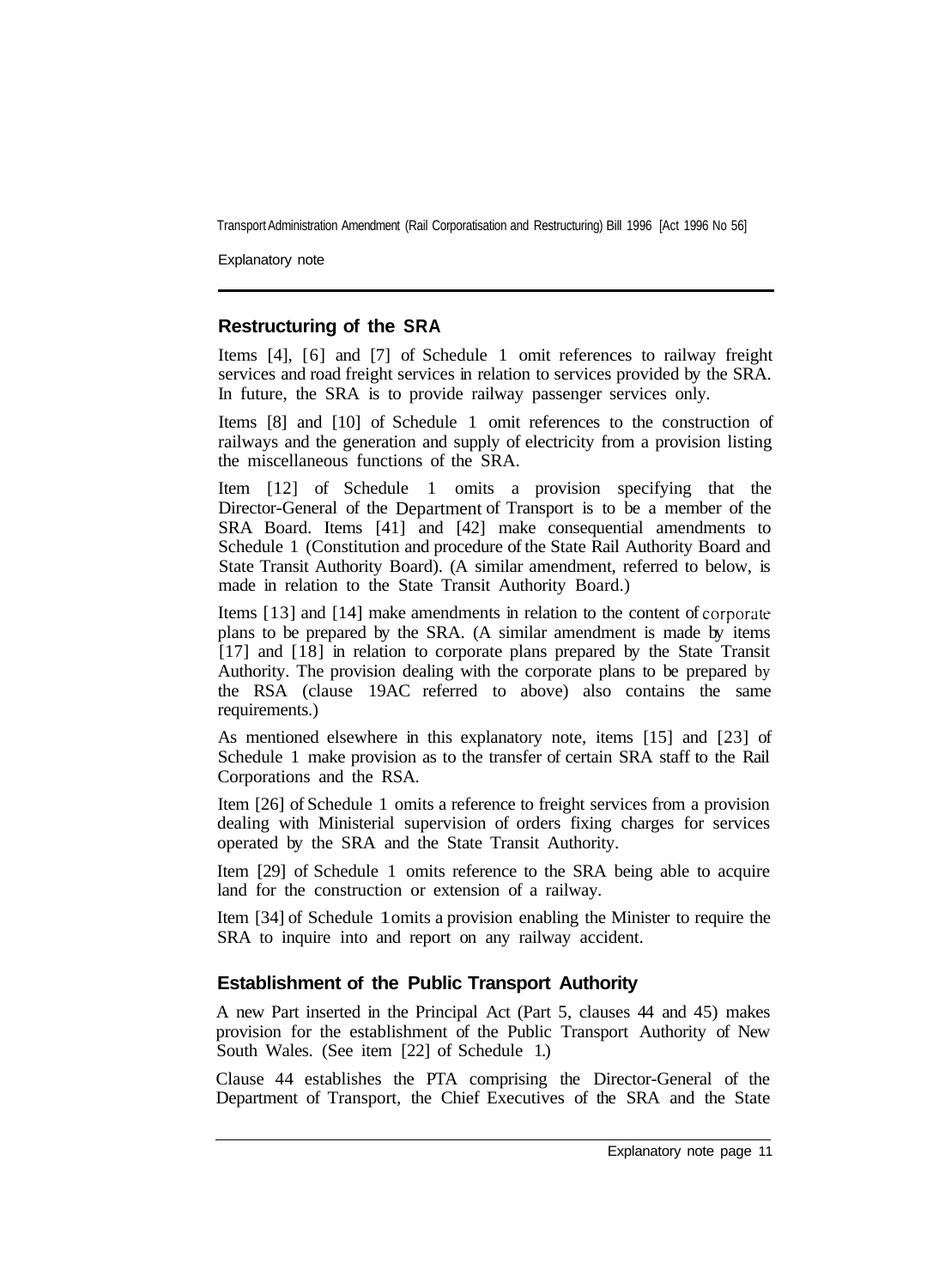Explanatory note

Transit Authority, the Chairpersons of the Boards of those Authorities, not more than 5 persons appointed by the Minister, including representatives of bus and coach proprietors, taxi-cab and private motor vehicle hire operators and marine passenger transport operators and another person appointed by the Minister as the Chairperson of the PTA. Schedule 3 (Provisions relating to Public Transport Authority and Roads and Traffic Advisory Council) applies with respect to the constitution and procedure of the PTA.

Clause 45 sets out the functions of the PTA. The PTA is to advise the Minister on matters relating to the development, coordination and regulation of public passenger services throughout the State.

#### **Amendments of Principal Act consequent on establishment of new bodies and restructuring of the SRA and relating to other matters**

Item [l] of Schedule **1** amends the long title of the Principal Act.

Items [2], [3] and [5] of Schedule 1 amend, and insert, definitions and make provision for the interpretation of the Principal Act, as amended by the proposed Act.

Item [9] of Schedule **1** contains a direction for incorporation purposes.

Item [11] of Schedule 1 requires that RAC, FRC and the RSA, as well as the SRA as at present, must exercise their functions under the Principal Act subject to the requirements of the *National Rail Corporation (Agreement) Act 1991* and the Agreement approved by that Act.

Item [16] of Schedule 1 omits a provision specifying that the Director-General of the Department of Transport is to be a member of the State Transit Authority Board. A similar amendment, and consequential amendments in items [41] and [42], in relation to the SRA Board are referred to above.

AS mentioned above, items [17] and [18] of Schedule 1 amend a provision dealing with corporate plans to be prepared by the State Transit Authority to mirror provisions relating to corporate plans to be prepared by the SRA and the RSA.

Items [19] and [20] of Schedule 1 replace a requirement for the Director-General of the Department of Transport to ensure the provision of transport services with a requirement that the Director-General ensure the provision of passenger services.

Explanatory note page 12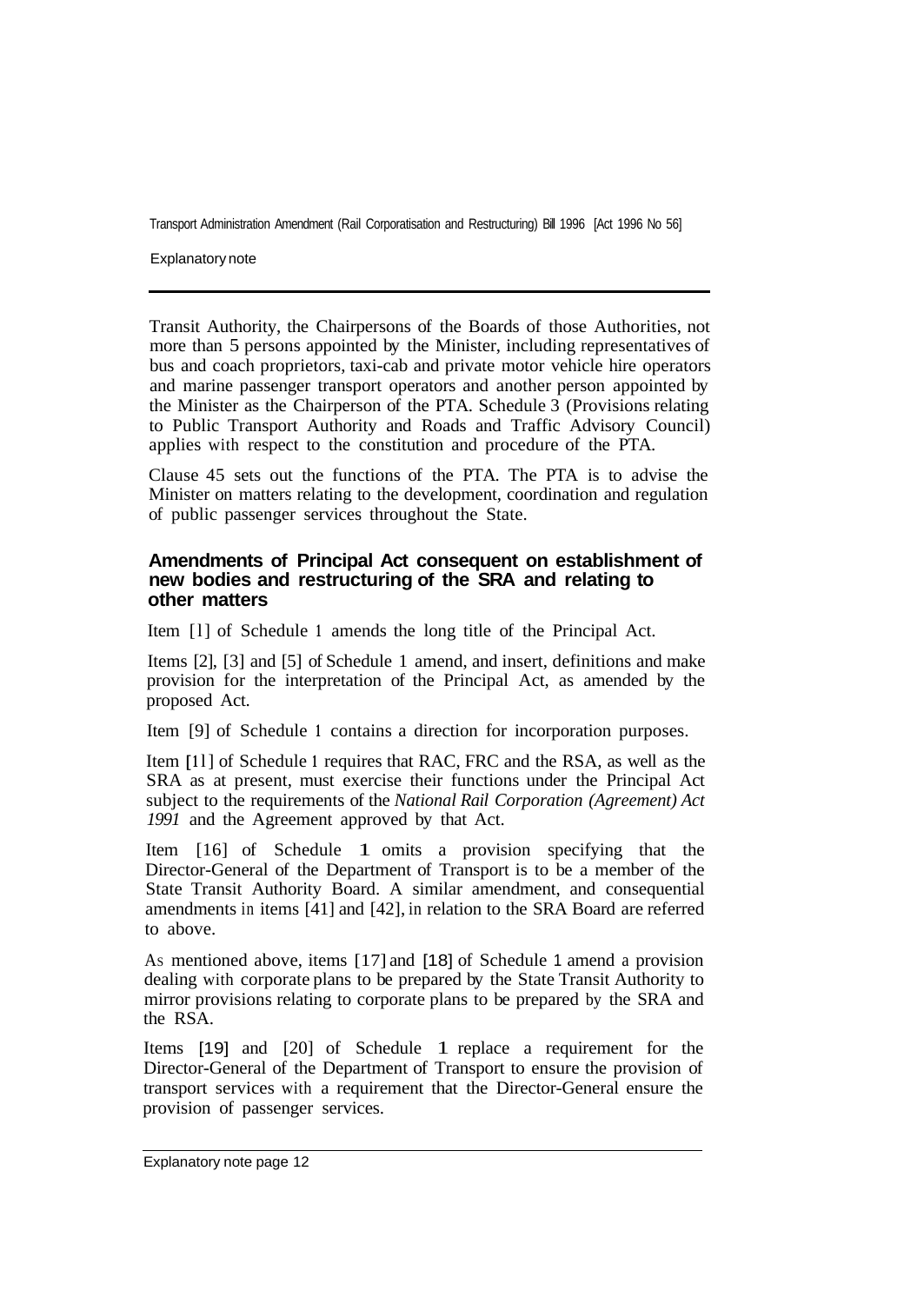Explanatory note

Item [21] of Schedule 1 omits a section that requires the State Transit Authority to make staff and facilities available to the Director-General of the Department of Transport. Item [24] of Schedule 1 contains a consequential amendment.

Items [27], [44], [46], [59], [61] and [62] of Schedule 1 make consequential amendments to headings of a Division and Schedules, to enabling clause references and to the arrangement of a Schedule.

Items [38]-[40] of Schedule 1 insert a reference to the RSA in a provision dealing with transport authorities and references to the RSA and PTA in a provision dealing with the personal liability of certain persons.

Items [43], [52] and [54]-[56] of Schedule 1 make amendments by way of statute law revision.

Item [45] of Schedule 1 inserts a reference to the Chief Executive of the RSA in Schedule 2 (Provisions relating to Chief Executives) to the Principal Act.

Items [47]-[51] of Schedule **l** make miscellaneous amendments to Schedule 3 (Provisions relating to Public Transport Authority and Roads and Traffic Advisory Council) to ensure that the provisions of that Schedule extend to the PTA.

Item [53] of Schedule 1 inserts Schedule 4 into the Principal Act containing provisions relating to the transfer of assets, rights and liabilities of the SRA and its subsidiaries under the proposed Act.

Item [57] of Schedule 1 inserts Schedule 6 into the Principal Act containing provisions relating to the transfer of former SRA staff (other than certain chief executives). The former staff may be transferred to a Rail Corporation or the RSA. The Schedule maintains existing employment entitlements on transfer and, in particular, provides for the continuation of the existing enterprise agreements applying to the SRA, the recognition of previous service with the SRA for all purposes, the maintenance of existing rates of pay on transfer, and provisions for staff mobility of former SRA staff among the new employers. Provision is made that existing terms and conditions of employment, for transferred staff and new employees of the Rail Corporations and the RSA, may be varied but only by the means by which they are able to be varied currently. The Schedule also makes specific provision as to the long service leave and sick leave entitlements of transferred staff and new employees of the Rail Corporations and provides that the *Transport Appeal Boards Act 1980* does not apply to the Rail Corporations.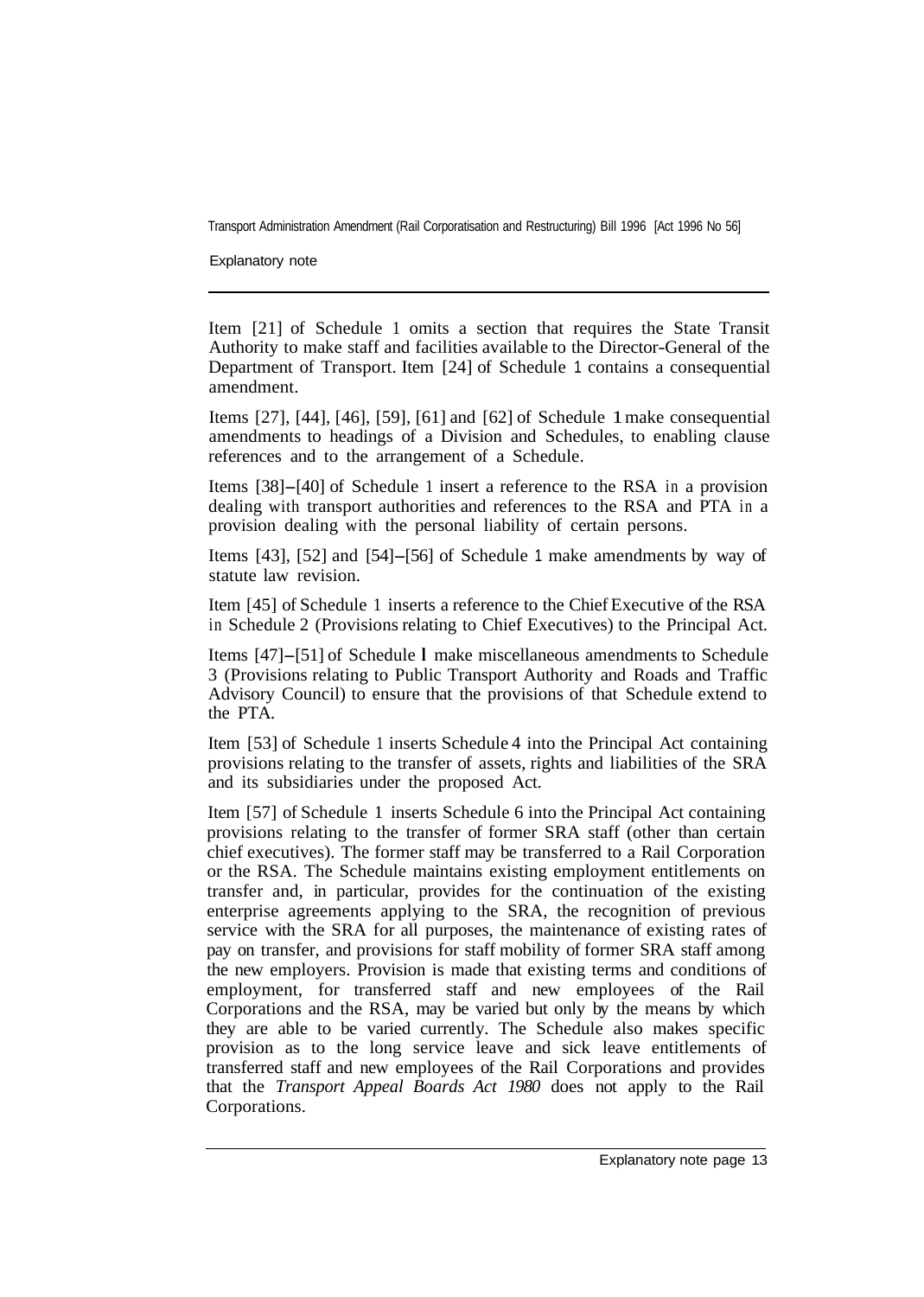Explanatory note

Item [60] of Schedule 1 inserts reference to the proposed Act in a provision enabling regulations of a savings or transitional nature to be made as a consequence of its enactment.

Item [63] of Schedule 1 inserts provisions of a savings or transitional nature in Schedule 7 (Savings, transitional and other provisions) to the Principal Act. Provision is made, among other things:

- that the holders of certain specified positions in the SRA at the date of commencement of the proposed Act are, on that date, appointed as the chief executives respectively of the Rail Corporations and the RSA, and
- concerning references to the SRA in electricity and other legislation, and
- pending applications for review of promotion appointments, disciplinary proceedings and appeals to Transport Appeal Boards by or concerning SRA staff to be transferred to a Rail Corporation or the RSA by the operation of orders under the proposed Act.

#### **Schedule 2 Amendment of other Acts and instruments**

This Schedule contains consequential amendments to the following Acts and instruments:

*Attachment of Wages Limitation Act 1957 No 28 Clean Air Act 1961 No 69 Clean Waters Act 1970 No 78 Conveyancing Act 1919 No 6 Electricity (Pacific Power) Act 1950 No* 22 *Electricity Safety Act 1945 (1946 No 13) Electricity Supply Act 1995 No 94 First State Superannuation Act 1992 No 100 Irrigation Act 1912 No 73 Local Government Act 1993 No 30 National Rail Corporation (Agreement) Act 1991 No 82 Pipelines Act 1967 No 90*